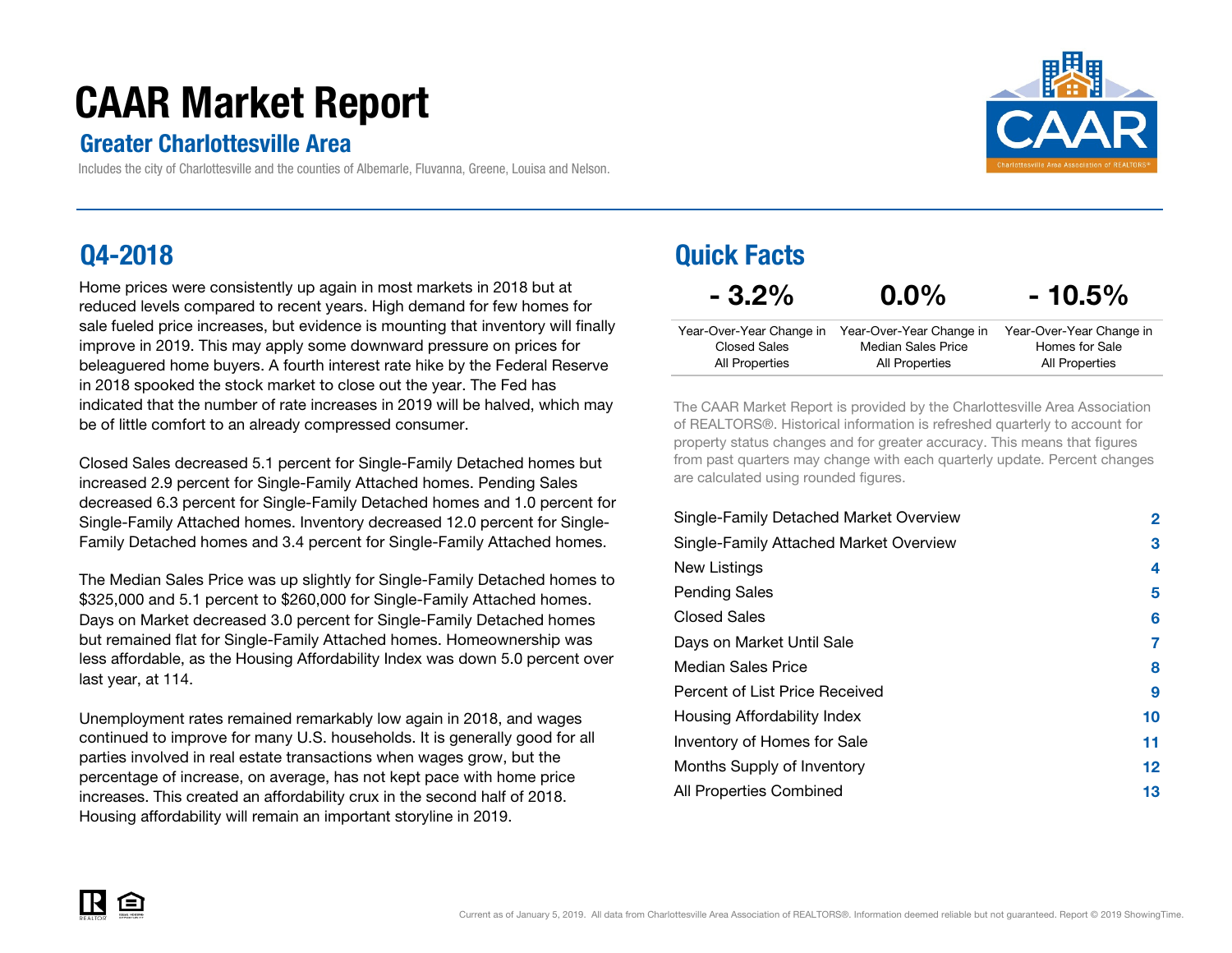# Single-Family Detached Market Overview

Key metrics by report quarter and for year-to-date (YTD) starting from the first of the year. Single-Family Detached properties only.



#### Greater Charlottesville Area

| <b>Key Metrics</b>                    | <b>Historical Sparkbars</b> |         |         |         |         | Q4-2017   | Q4-2018   | Percent<br>Change |           | <b>YTD 2017 YTD 2018</b> | Percent<br>Change |
|---------------------------------------|-----------------------------|---------|---------|---------|---------|-----------|-----------|-------------------|-----------|--------------------------|-------------------|
| <b>New Listings</b>                   | Q4-2012                     | Q2-2014 | Q4-2015 | Q2-2017 | Q4-2018 | 632       | 589       | $-6.8%$           | 4,030     | 3,930                    | $-2.5%$           |
| <b>Pending Sales</b>                  | Q4-2012                     | Q2-2014 | Q4-2015 | Q2-2017 | Q4-2018 | 544       | 510       | $-6.3%$           | 2,873     | 2,877                    | $+0.1%$           |
| <b>Closed Sales</b>                   | Q4-2012                     | Q2-2014 | Q4-2015 | Q2-2017 | Q4-2018 | 662       | 628       | $-5.1%$           | 2,826     | 2,875                    | $+1.7%$           |
| Days on Market Until Sale             | Q4-2012                     | Q2-2014 | Q4-2015 | Q2-2017 | Q4-2018 | 66        | 64        | $-3.0%$           | 66        | 59                       | $-10.6%$          |
| <b>Median Sales Price</b>             | Q4-2012                     | Q2-2014 | Q4-2015 | Q2-2017 | Q4-2018 | \$324,950 | \$325,000 | $+0.0%$           | \$325,000 | \$340,000                | $+4.6%$           |
| <b>Percent of List Price Received</b> | Q4-2012                     | Q2-2014 | Q4-2015 | Q2-2017 | Q4-2018 | 97.5%     | 97.6%     | $+0.1%$           | 97.9%     | 98.0%                    | $+0.1%$           |
| <b>Housing Affordability Index</b>    | Q4-2012                     | Q2-2014 | Q4-2015 | Q2-2017 | Q4-2018 | 111       | 105       | $-5.4%$           | 111       | 100                      | $-9.9%$           |
| <b>Inventory of Homes for Sale</b>    | Q4-2012                     | Q2-2014 | Q4-2015 | Q2-2017 | Q4-2018 | 819       | 721       | $-12.0%$          | --        |                          |                   |
| <b>Months Supply of Inventory</b>     | Q4-2012                     | Q2-2014 | Q4-2015 | Q2-2017 | Q4-2018 | 3.4       | 3.0       | $-11.8%$          | $-$       |                          |                   |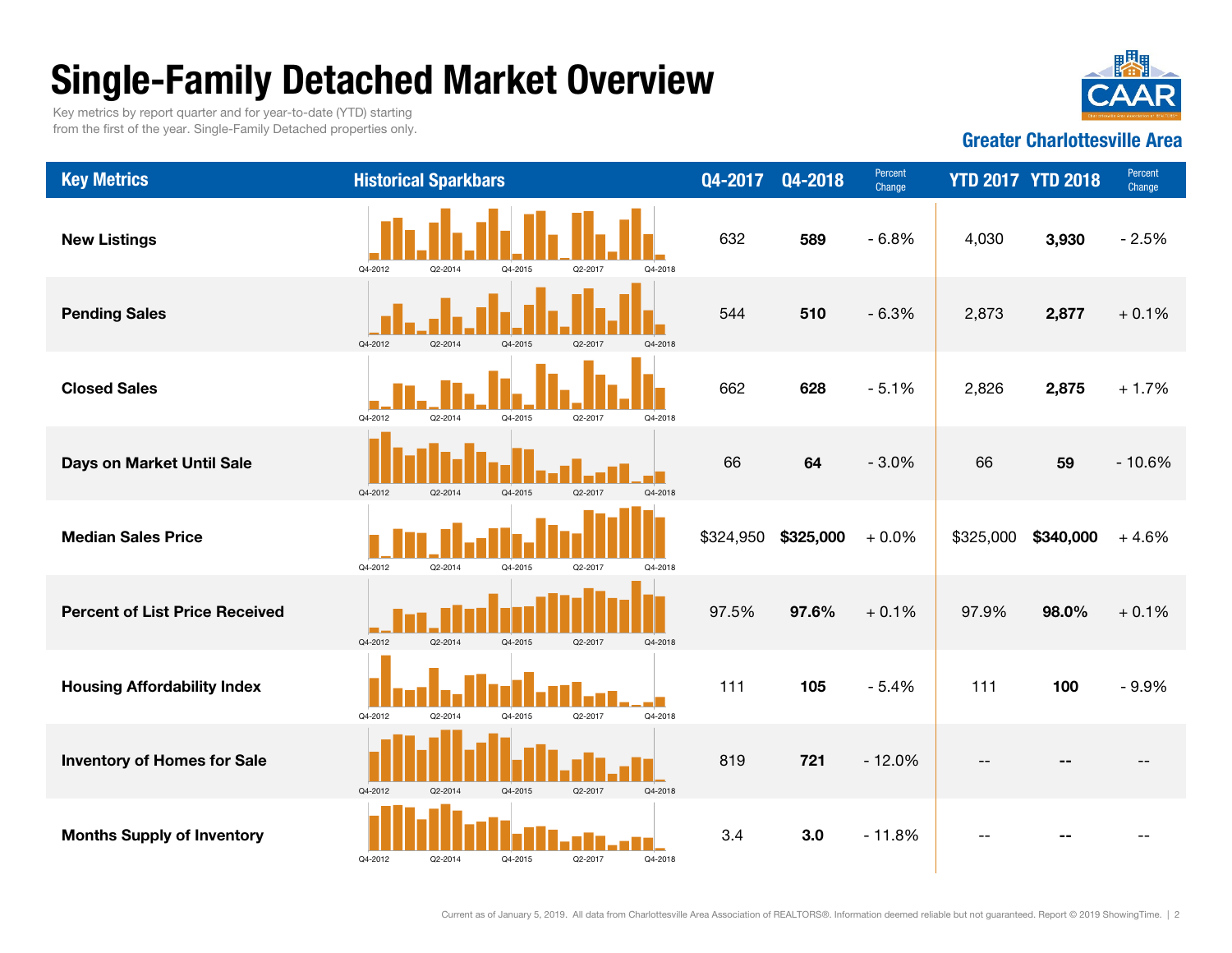# Single-Family Attached Market Overview

Q4-2012

Q4-2012

Q4-2012

Q2-2014 Q4-2015 Q2-2017 Q4-2018

Q2-2014 Q4-2015 Q2-2017 Q4-2018

Q2-2014 Q4-2015 Q2-2017 Q4-2018

Key metrics by report quarter and for year-to-date (YTD) starting from the first of the year. Single-Family Attached properties only.



--

Greater Charlottesville Area

#### Historical Sparkbars  $Q4-2017 Q4-2018$   $P_{\text{ercent}}$  YTD 2017 YTD 2018  $P_{\text{change}}$  Percent **Housing Affordability Index Contracts of The Tell Tell Tell Lew Contracts 145 131 - 9.7% | 150 134** - 10.7% 98.5% + 0.3% 97.8%97.8% 97.7%  $-0.1\%$  98.2%  $$255.000 + 6.3\%$ Days on Market Until Sale 61 61 0.0% 61 48 \$247,500 \$260,000 + 5.1% \$239,900  $1,019 + 18.6\%$ - 21.3%Pending Sales 196 194 - 1.0% 904 1,032 + 14.2% New Listings 193 175 - 9.3% 1,076  $1.255 + 16.6\%$  207 213**213**  $+ 2.9\%$  859 Q4-2012 Q2-2014 Q4-2015 Q2-2017 Q4-2018 Q4-2012 Q2-2014 Q4-2015 Q2-2017 Q4-2018 Q4-2012 Q2-2014 Q4-2015 Q2-2017 Q4-2018 Q4-2012 Q2-2014 Q4-2015 Q2-2017 Q4-2018 Q4-2012 Q2-2014 Q4-2015 Q2-2017 Q4-2018 Q4-2012Q2-2014 Q4-2015 Q2-2017 Q4-2018

Inventory of Homes for Sale **176** 176 170  $-$  3.4%

Percent of List Price Received

Median Sales Price

Key Metrics

Closed Sales

Months Supply of Inventory **2.5** 2.0 - 13.0%

Current as of January 5, 2019. All data from Charlottesville Area Association of REALTORS®. Information deemed reliable but not guaranteed. Report © 2019 ShowingTime. | 3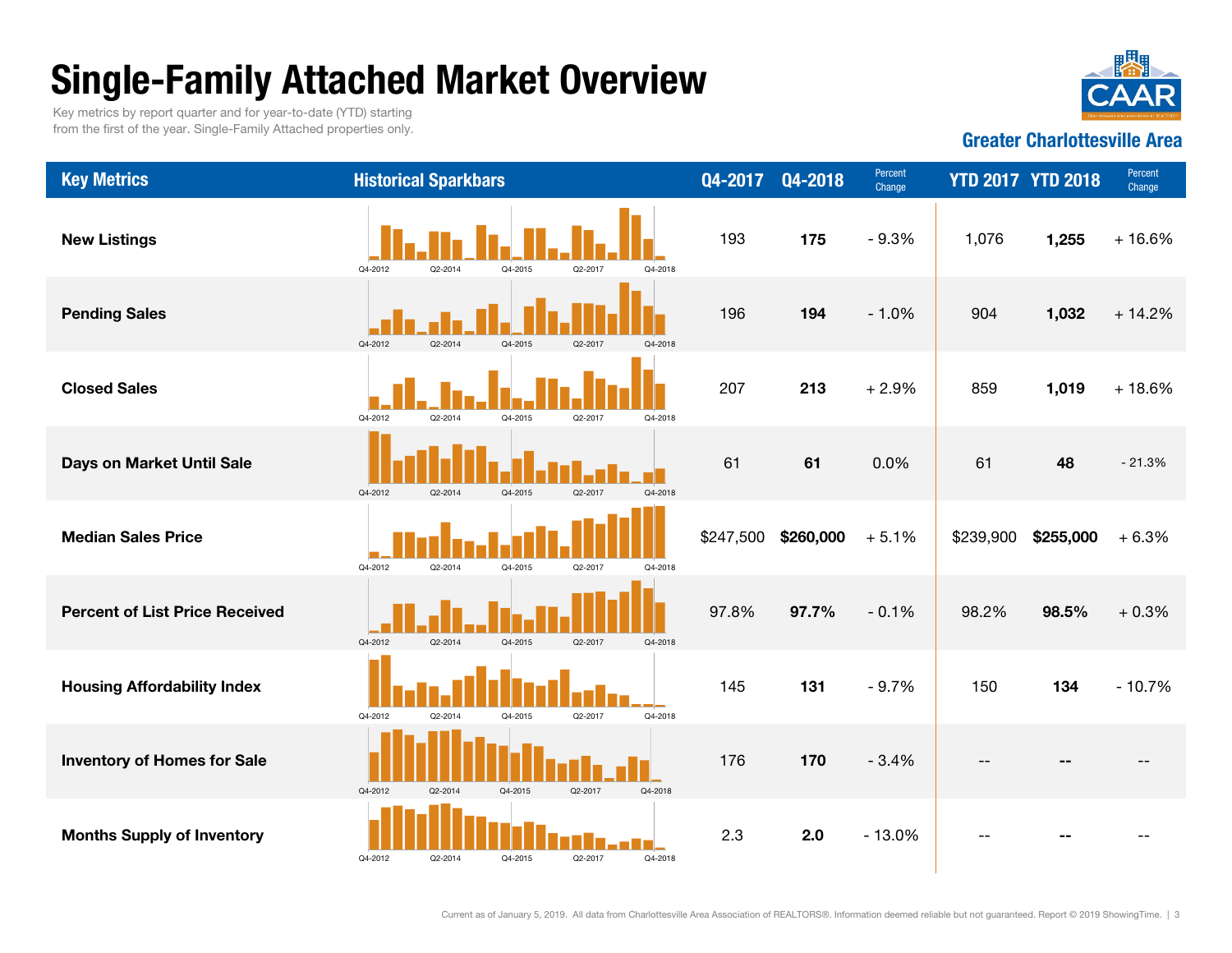### New Listings

A count of the properties that have been newly listed on the market in a given quarter.



Q4-2018



| 9       |                                                          |         |         |  | 3,911                  | 4,030              | 3,930              |                        |                    |                     |  |
|---------|----------------------------------------------------------|---------|---------|--|------------------------|--------------------|--------------------|------------------------|--------------------|---------------------|--|
|         |                                                          |         |         |  |                        |                    |                    |                        |                    |                     |  |
|         | 192                                                      | 193     | 175     |  |                        |                    |                    | 1,049                  | 1,076              | 1,255               |  |
|         |                                                          |         |         |  |                        |                    |                    |                        |                    |                     |  |
| 18<br>℅ | Q4-2016                                                  | Q4-2017 | Q4-2018 |  | Q4-2016<br>$-0.9%$     | Q4-2017<br>$+3.0%$ | Q4-2018<br>$-2.5%$ | Q4-2016<br>$+3.2%$     | Q4-2017<br>$+2.6%$ | Q4-2018<br>$+16.6%$ |  |
| ed      | $+0.5%$<br>$+12.9%$<br>$-9.3%$<br>Single-Family Attached |         |         |  | Single-Family Detached |                    |                    | Single-Family Attached |                    |                     |  |

Year to Date

| <b>New Listings</b> | Single<br>Family | Year-Over-Year<br>Change | Townhouse/<br>Condo | Year-Over-Year<br>Change |
|---------------------|------------------|--------------------------|---------------------|--------------------------|
| Q1-2016             | 1,215            | +11.5%                   | 320                 | -4.8%                    |
| Q2-2016             | 1,267            | -2.8%                    | 322                 | $+12.6%$                 |
| Q3-2016             | 896              | -6.4%                    | 215                 | -4.0%                    |
| Q4-2016             | 533              | -10.9%                   | 192                 | $+12.9\%$                |
| Q1-2017             | 1,237            | $+1.8\%$                 | 334                 | +4.4%                    |
| Q2-2017             | 1,263            | $-0.3\%$                 | 310                 | $-3.7\%$                 |
| Q3-2017             | 898              | $+0.2\%$                 | 239                 | $+11.2%$                 |
| Q4-2017             | 632              | $+18.6%$                 | 193                 | $+0.5%$                  |
| $Q1 - 2018$         | 1,131            | -8.6%                    | 427                 | $+27.8%$                 |
| Q2-2018             | 1,306            | $+3.4\%$                 | 389                 | $+25.5%$                 |
| Q3-2018             | 904              | +0.7%                    | 264                 | $+10.5%$                 |
| Q4-2018             | 589              | $-6.8\%$                 | 175                 | -9.3%                    |

### Historical New Listings by Month 0250 5007501,000 1,250 1,500 1,750 Q1-2003 Q1-2004 Q1-2005 Q1-2006 Q1-2007 Q1-2008 Q1-2009 Q1-2010 Q1-2011 Q1-2012 Q1-2013 Q1-2014 Q1-2015 Q1-2016 Q1-2017 Q1-2018Q1-2018 Single-Family Detached Single-Family Attached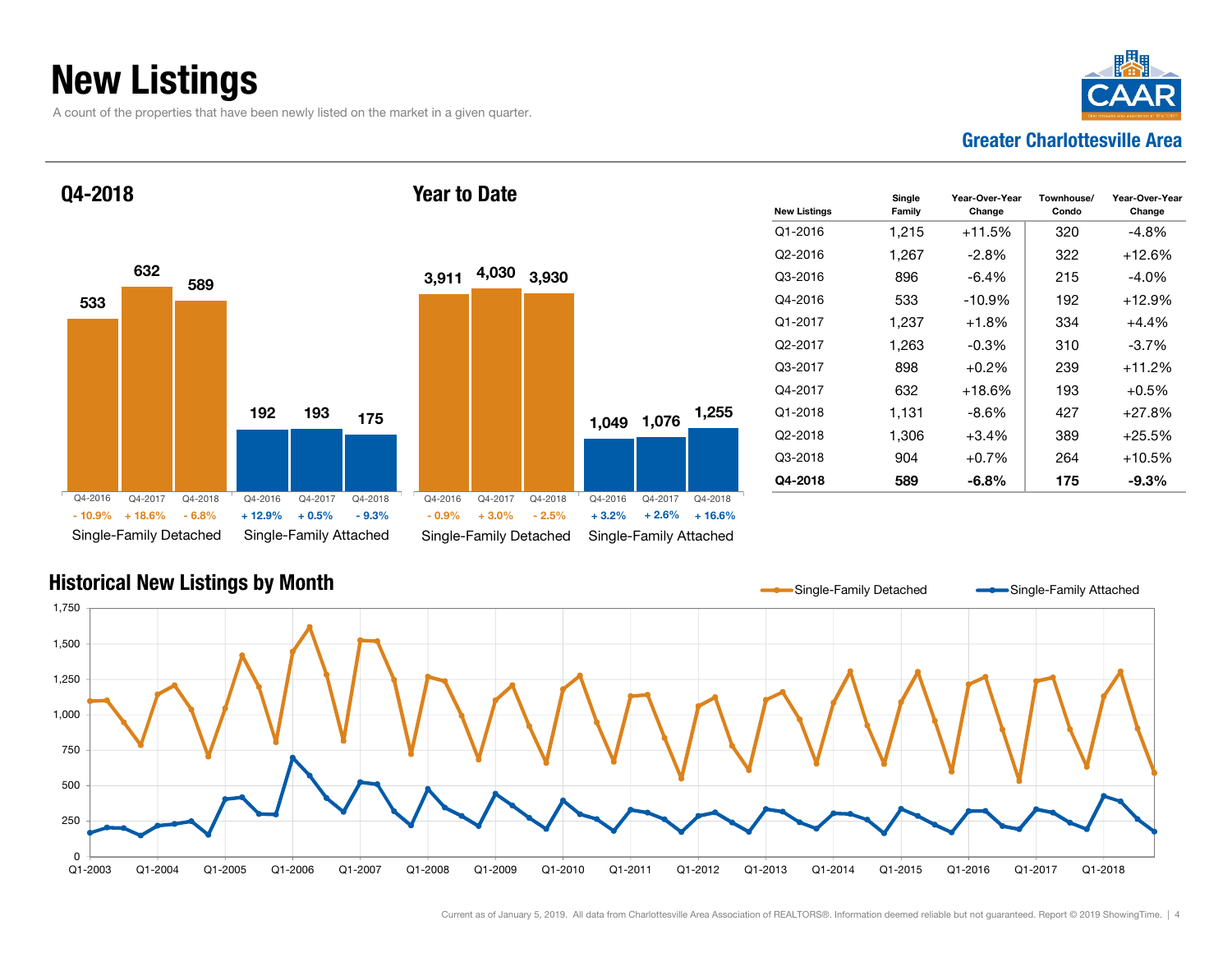### Pending Sales

A count of the properties on which offers have been accepted in a given quarter.



487160544196510194Single-Family Detached Single-Family Attached Q4-2018 2,701 8522,873 2,877 9041,032 Single-Family Detached Single-Family Attached Year to DateQ4-2016 Q4-2017 Q4-2018+ 11.7% - 6.3%+ 2.5% + 32.2% + 4.3% + 16.2% $+32.2\%$   $+22.5\%$   $-1.0\%$   $+4.3\%$   $+6.4\%$   $+0.1\%$   $+16.2\%$   $+6.1\%$   $+14.2\%$ Q4-2016 Q4-2017 Q4-2018 Q4-2016Q4-2017 Q4-2018 Q4-2016 Q4-2017 Q4-2018

| <b>Pending Sales</b> | Single<br>Family | Year-Over-Year<br>Change | Townhouse/<br>Condo | Year-Over-Year<br>Change |
|----------------------|------------------|--------------------------|---------------------|--------------------------|
| $O1 - 2016$          | 700              | $+3.7%$                  | 226                 | $+5.1%$                  |
| O2-2016              | 873              | $+7.8%$                  | 260                 | $+10.2%$                 |
| Q3-2016              | 641              | $+1.7%$                  | 206                 | $+28.0\%$                |
| Q4-2016              | 487              | +2.5%                    | 160                 | $+32.2%$                 |
| Q1-2017              | 803              | $+14.7\%$                | 239                 | $+5.8\%$                 |
| Q <sub>2</sub> -2017 | 859              | -1.6%                    | 238                 | -8.5%                    |
| Q3-2017              | 667              | $+4.1%$                  | 231                 | $+12.1%$                 |
| Q4-2017              | 544              | $+11.7%$                 | 196                 | $+22.5%$                 |
| Q1-2018              | 804              | $+0.1\%$                 | 322                 | $+34.7%$                 |
| Q2-2018              | 915              | +6.5%                    | 288                 | $+21.0%$                 |
| Q3-2018              | 648              | -2.8%                    | 228                 | $-1.3%$                  |
| Q4-2018              | 510              | $-6.3\%$                 | 194                 | $-1.0\%$                 |

### Historical Pending Sales by Month

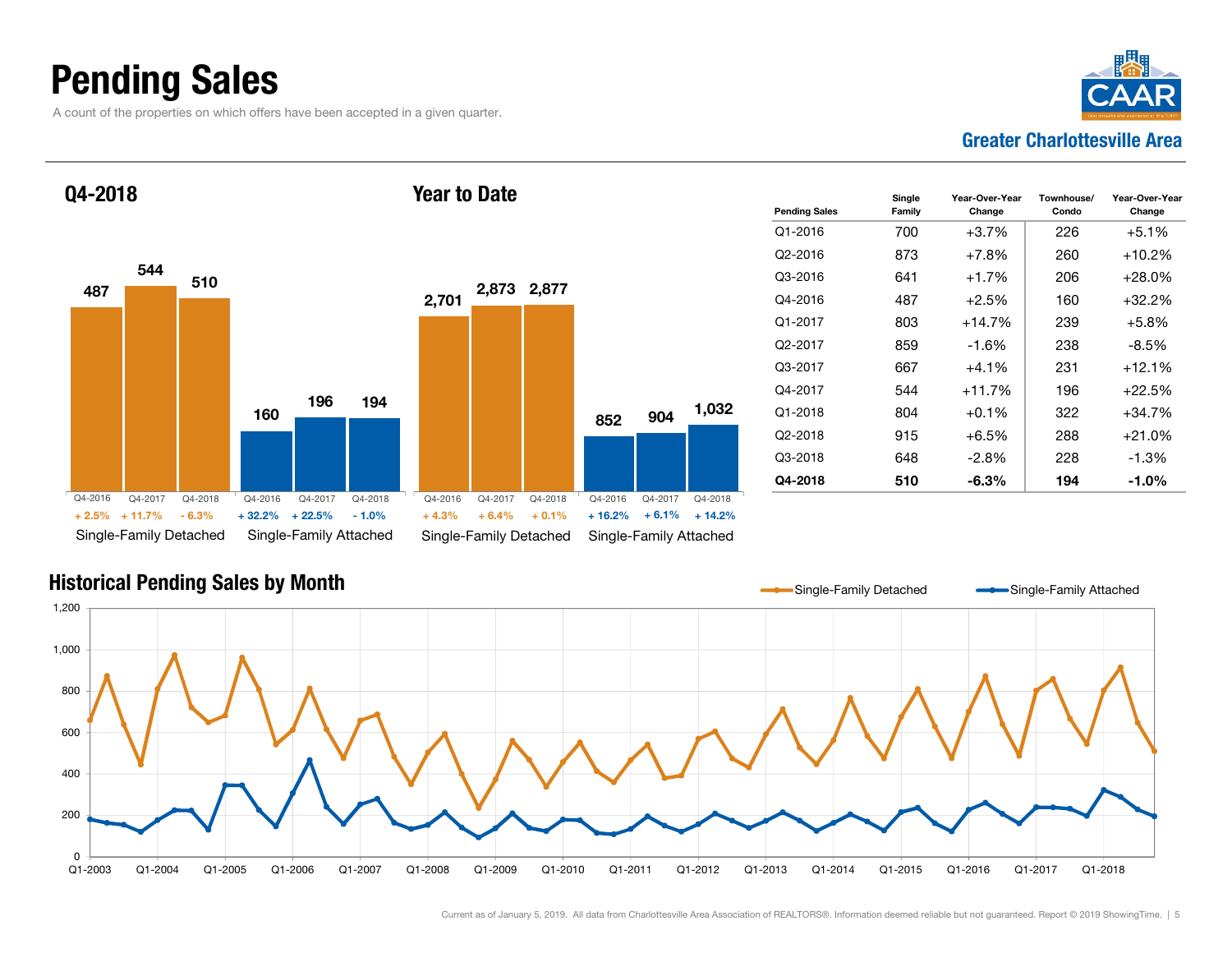### Closed Sales

A count of the actual sales that closed in a given quarter.



#### 607198662207628213Single-Family Detached Single-Family Attached Q4-2018 2,726 2,826 2,875 808859 1,019 Single-Family Detached Single-Family Attached Year to DateQ4-2016 Q4-2017 Q4-2018 $+9.1%$  $-5.1%$  $+ 34.7\%$   $+ 4.5\%$   $+ 2.9\%$   $+ 6.9\%$   $+ 3.7\%$   $+ 1.7\%$   $+ 8.3\%$   $+ 6.3\%$   $+ 18.6\%$ Q4-2016 Q4-2017 Q4-2018 Q4-2016 Q4-2017 Q4-2018 Q4-2016 Q4-2017 Q4-2018 + 7.8% $\%$  +  $9.1\%$  -  $5.1\%$  +  $34.7\%$  +  $4.5\%$  +  $2.9\%$  +  $6.9\%$  +  $3.7\%$  +  $1.7\%$  +  $8.3\%$

| <b>Closed Sales</b>  | Single<br>Family | Year-Over-Year<br>Change | Townhouse/<br>Condo | Year-Over-Year<br>Change |
|----------------------|------------------|--------------------------|---------------------|--------------------------|
| Q1-2016              | 443              | 0.0%                     | 133                 | $+2.3%$                  |
| O2-2016              | 891              | $+9.3%$                  | 241                 | $-12.0%$                 |
| Q3-2016              | 785              | $+7.5%$                  | 236                 | $+21.0%$                 |
| Q4-2016              | 607              | $+7.8\%$                 | 198                 | $+34.7%$                 |
| Q1-2017              | 463              | $+4.5%$                  | 145                 | $+9.0\%$                 |
| Q <sub>2</sub> -2017 | 930              | $+4.4%$                  | 271                 | $+12.4%$                 |
| Q3-2017              | 771              | $-1.8%$                  | 236                 | 0.0%                     |
| Q4-2017              | 662              | $+9.1\%$                 | 207                 | $+4.5%$                  |
| $Q1 - 2018$          | 507              | $+9.5%$                  | 193                 | $+33.1%$                 |
| Q2-2018              | 963              | $+3.5%$                  | 336                 | $+24.0%$                 |
| Q3-2018              | 777              | $+0.8\%$                 | 277                 | $+17.4%$                 |
| Q4-2018              | 628              | -5.1%                    | 213                 | $+2.9\%$                 |

#### Historical Closed Sales by Month

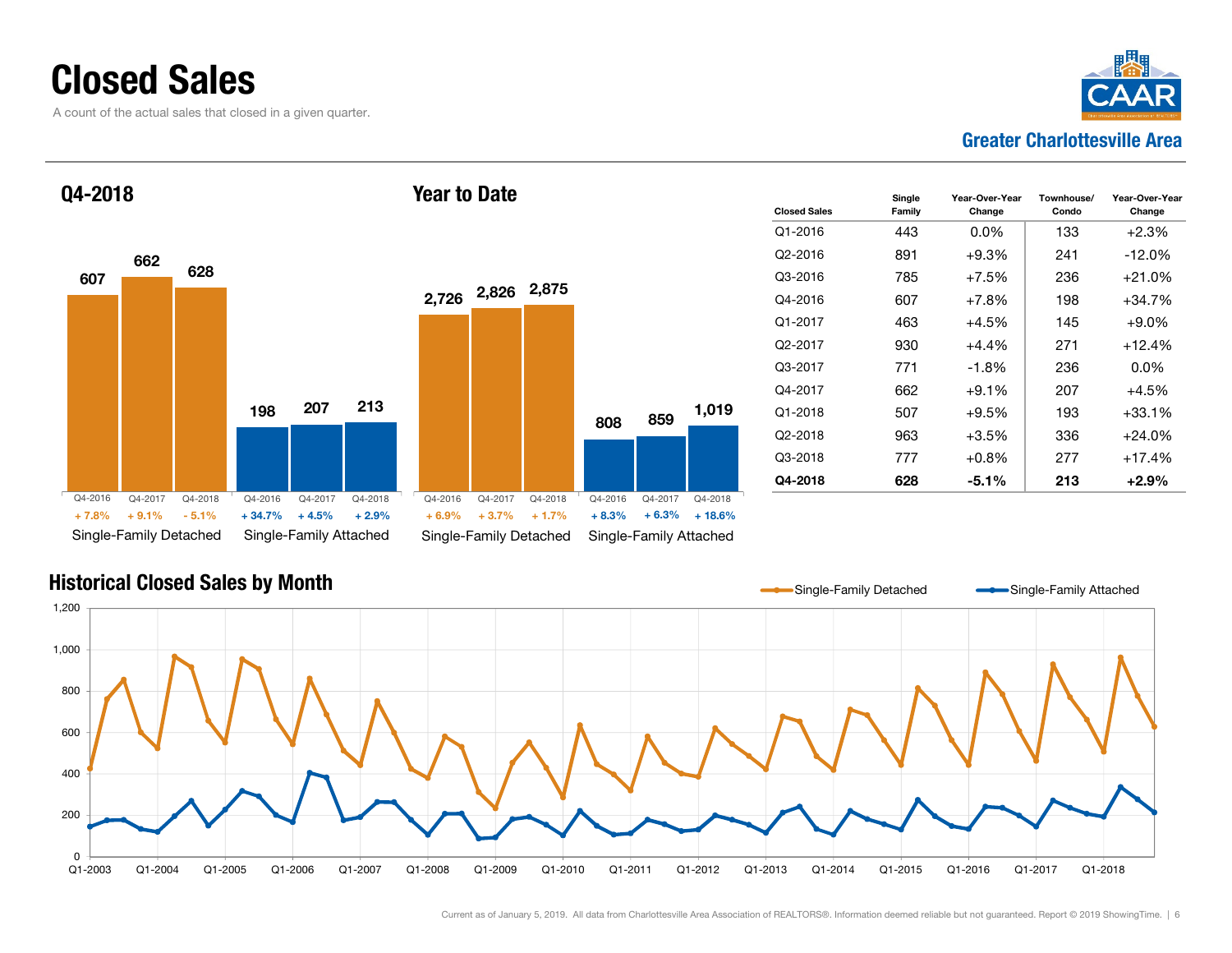### Days on Market Until Sale

Median number of days between when a property is listed and when an offer is accepted in a given quarter.





| Days on Market       | Single<br>Family | Year-Over-Year<br>Change | Townhouse/<br>Condo | Year-Over-Year<br>Change |
|----------------------|------------------|--------------------------|---------------------|--------------------------|
| $Q1 - 2016$          | 96               | $+4.3%$                  | 100                 | $-9.1%$                  |
| Q2-2016              | 65               | $-15.6%$                 | 57                  | $-25.0%$                 |
| Q3-2016              | 61               | $-16.4%$                 | 76                  | $+38.2%$                 |
| Q4-2016              | 72               | $-25.8\%$                | 68                  | $-18.1\%$                |
| Q1-2017              | 82               | -14.6%                   | 78                  | $-22.0%$                 |
| Q <sub>2</sub> -2017 | 58               | $-10.8%$                 | 47                  | $-17.5%$                 |
| Q3-2017              | 62               | $+1.6%$                  | 60                  | $-21.1%$                 |
| Q4-2017              | 71               | $-1.4\%$                 | 70                  | $+2.9\%$                 |
| $Q1 - 2018$          | 75               | $-8.5%$                  | 55                  | $-29.5%$                 |
| Q2-2018              | 49               | $-15.5%$                 | 33                  | $-29.8%$                 |
| Q3-2018              | 57               | $-8.1\%$                 | 53                  | $-11.7%$                 |
| Q4-2018              | 64               | -9.9%                    | 61                  | $-12.9%$                 |

### Historical Days on Market Until Sale by Month

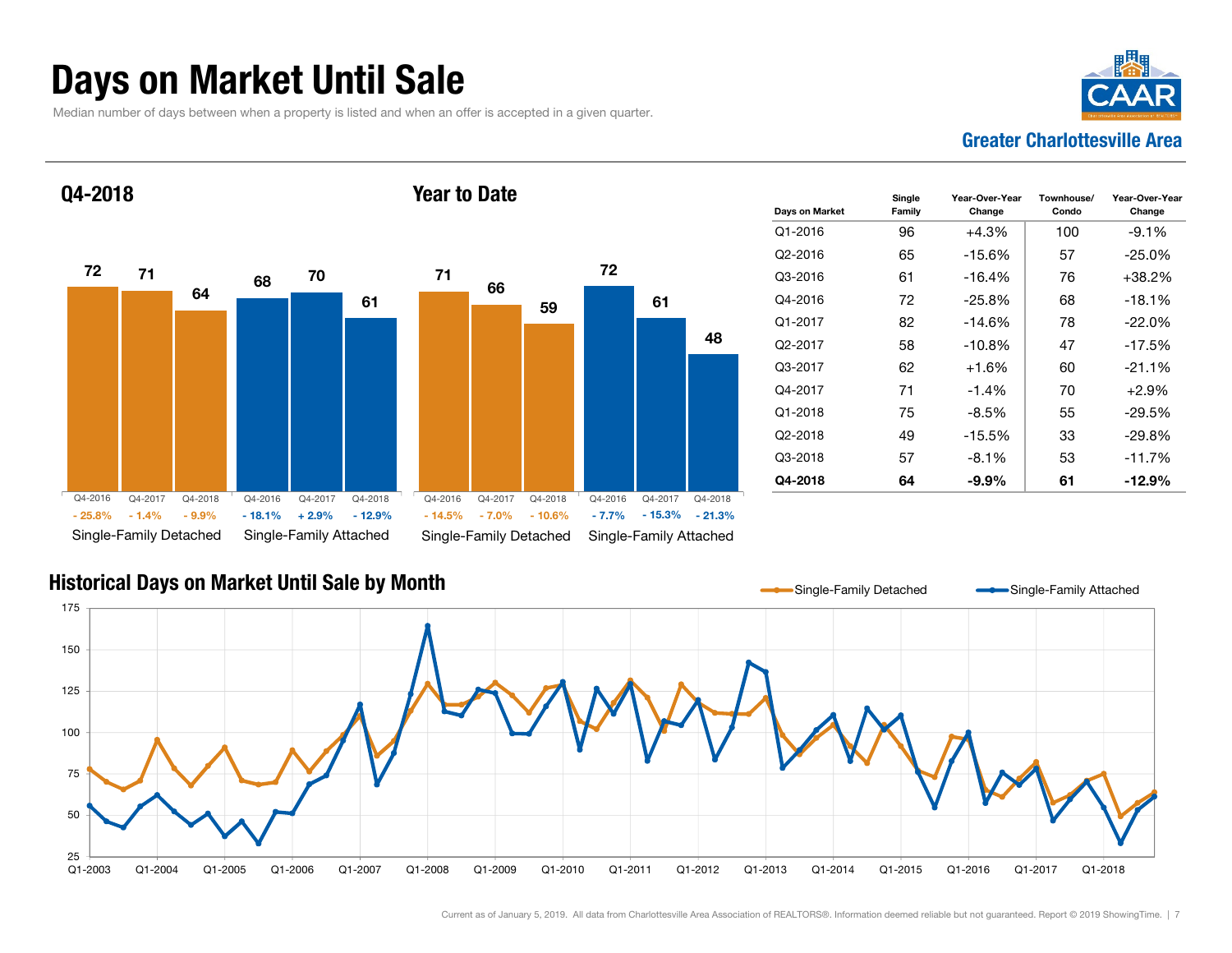### Median Sales Price

Point at which half of the sales sold for more and half sold for less, not accounting for seller concessions, in a given quarter.



Q4-2018



Year to Date

| <b>Median Sales Price</b> | Single<br>Family | Year-Over-Year<br>Change | Townhouse/<br>Condo | Year-Over-Year<br>Change |
|---------------------------|------------------|--------------------------|---------------------|--------------------------|
| Q1-2016                   | \$269,900        | $-3.4%$                  | \$220,000           | +10.3%                   |
| Q <sub>2</sub> -2016      | \$323,000        | $+7.3%$                  | \$229,000           | $+4.1%$                  |
| Q3-2016                   | \$308,000        | $+1.8\%$                 | \$221,750           | +10.9%                   |
| Q4-2016                   | \$295,000        | $+2.2\%$                 | \$197,500           | -7.7%                    |
| Q1-2017                   | \$290,000        | $+7.4%$                  | \$237,500           | $+8.0\%$                 |
| Q <sub>2</sub> -2017      | \$340,500        | $+5.4%$                  | \$241,000           | $+5.2\%$                 |
| $O3-2017$                 | \$333,500        | $+8.3\%$                 | \$232,500           | $+4.8\%$                 |
| Q4-2017                   | \$324,950        | $+10.2%$                 | \$247,500           | +25.3%                   |
| Q1-2018                   | \$345,000        | $+19.0\%$                | \$242,000           | $+1.9%$                  |
| Q2-2018                   | \$348,700        | $+2.4%$                  | \$257,000           | $+6.6%$                  |
| Q3-2018                   | \$340,000        | $+1.9%$                  | \$259.000           | +11.4%                   |
| Q4-2018                   | \$325,000        | +0.0%                    | \$260,000           | $+5.1%$                  |

#### Historical Median Sales Price by Month

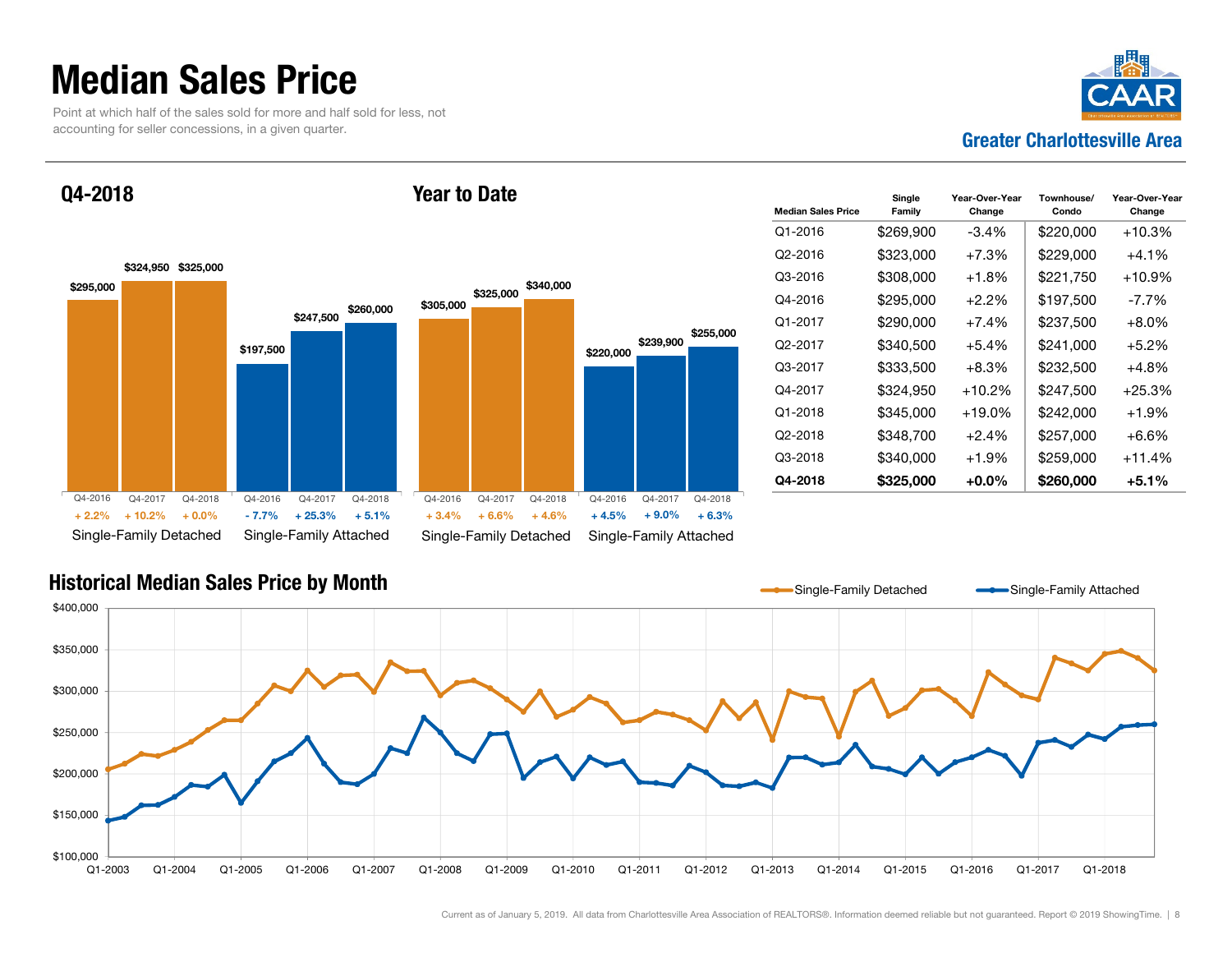### Percent of List Price Received

Percentage found when dividing a property's sales price by its most recent list price, then taking the average for all properties sold in a given quarter, not accounting for seller concessions.



Q4-2018

#### Year to Date



| Pct. of List Price<br>Received | Single<br>Family | Year-Over-Year<br>Change | Townhouse/<br>Condo | Year-Over-Year<br>Change |
|--------------------------------|------------------|--------------------------|---------------------|--------------------------|
| $Q1 - 2016$                    | 97.0%            | $+0.1%$                  | 96.5%               | $+0.3%$                  |
| Q2-2016                        | 97.6%            | $-0.2\%$                 | 97.4%               | $-0.3%$                  |
| Q3-2016                        | 97.8%            | $+0.9\%$                 | 97.4%               | $+0.1%$                  |
| Q4-2016                        | 97.7%            | $+0.7%$                  | 96.7%               | $-0.2\%$                 |
| Q1-2017                        | 97.5%            | $+0.5\%$                 | 98.3%               | $+1.9%$                  |
| Q2-2017                        | 98.1%            | $+0.5%$                  | 98.3%               | $+0.9\%$                 |
| Q3-2017                        | 98.0%            | $+0.2%$                  | 98.4%               | $+1.0%$                  |
| Q4-2017                        | 97.5%            | $-0.2\%$                 | 97.8%               | $+1.1%$                  |
| Q1-2018                        | 97.4%            | $-0.1%$                  | 98.3%               | $0.0\%$                  |
| Q2-2018                        | 98.6%            | $+0.5\%$                 | 99.1%               | $+0.8%$                  |
| Q3-2018                        | 97.7%            | $-0.3\%$                 | 98.6%               | $+0.2%$                  |
| Q4-2018                        | 97.6%            | $+0.1\%$                 | 97.7%               | $-0.1\%$                 |

#### Historical Percent of List Price Received by Month

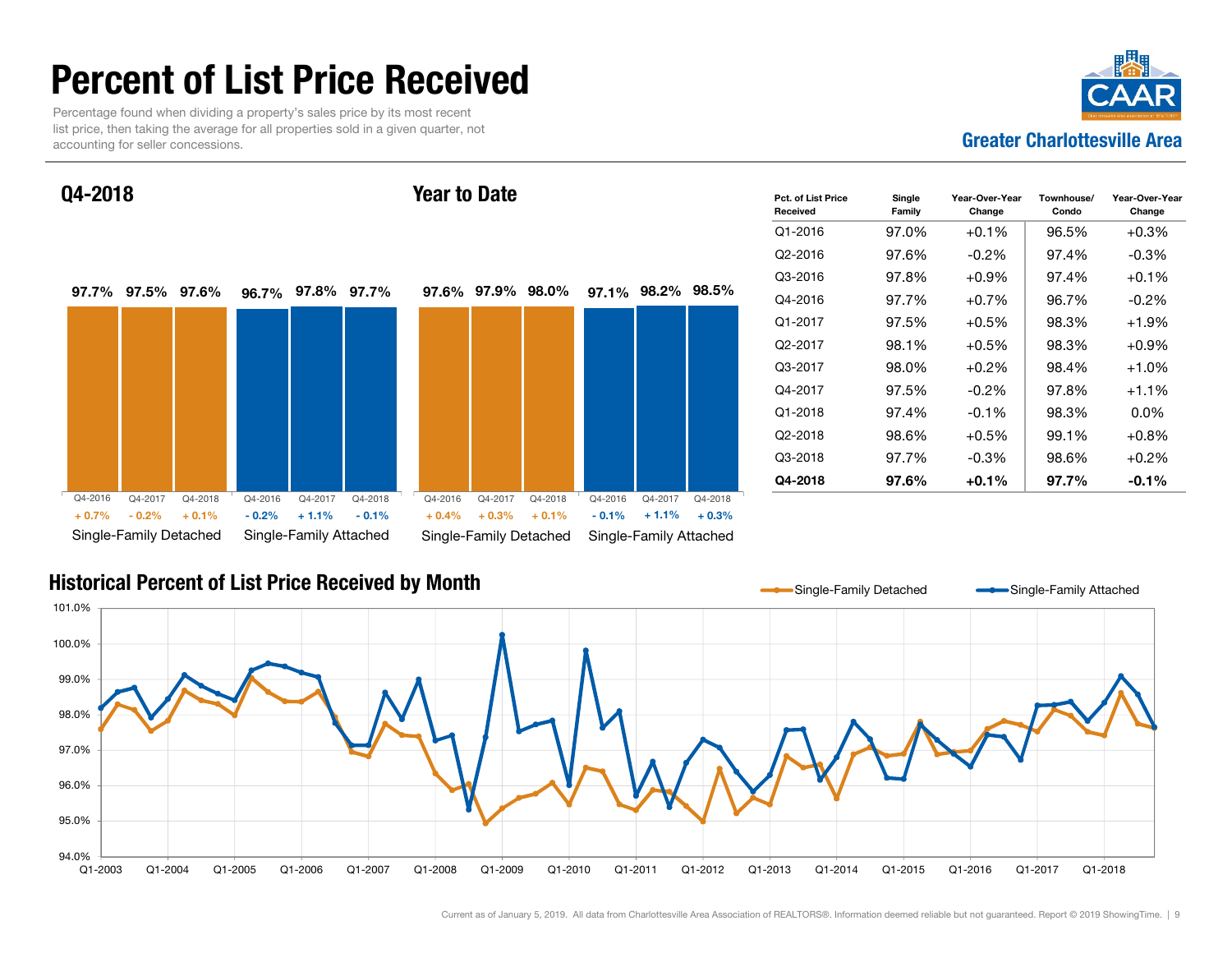# Housing Affordability Index

A higher value means greater affordability. Example: An index of 120 means the median household income is 120% of what is necessary to qualify for the median-priced home under prevailing interest rates.



Q4-2018

#### Year to Date



| <b>Affordability Index</b> | Single<br>Family | Year-Over-Year<br>Change | Townhouse/<br>Condo | Year-Over-Year<br>Change |
|----------------------------|------------------|--------------------------|---------------------|--------------------------|
| $Q1 - 2016$                | 130              | +1.6%                    | 159                 | $-11.2%$                 |
| Q2-2016                    | 110              | -6.8%                    | 155                 | $-4.3%$                  |
| Q3-2016                    | 116              | $0.0\%$                  | 162                 | -7.4%                    |
| Q4-2016                    | 117              | $-4.1%$                  | 175                 | $+6.7\%$                 |
| Q1-2017                    | 120              | $-7.7\%$                 | 147                 | $-7.5\%$                 |
| Q2-2017                    | 106              | $-3.6\%$                 | 149                 | $-3.9\%$                 |
| Q3-2017                    | 109              | -6.0%                    | 156                 | $-3.7%$                  |
| Q4-2017                    | 111              | $-5.1%$                  | 145                 | $-17.1%$                 |
| Q1-2018                    | 100              | $-16.7%$                 | 143                 | $-2.7%$                  |
| Q2-2018                    | 97               | -8.5%                    | 132                 | $-11.4%$                 |
| Q3-2018                    | 100              | -8.3%                    | 132                 | -15.4%                   |
| Q4-2018                    | 105              | $-5.4\%$                 | 131                 | $-9.7\%$                 |

#### Historical Housing Affordability Index by Month

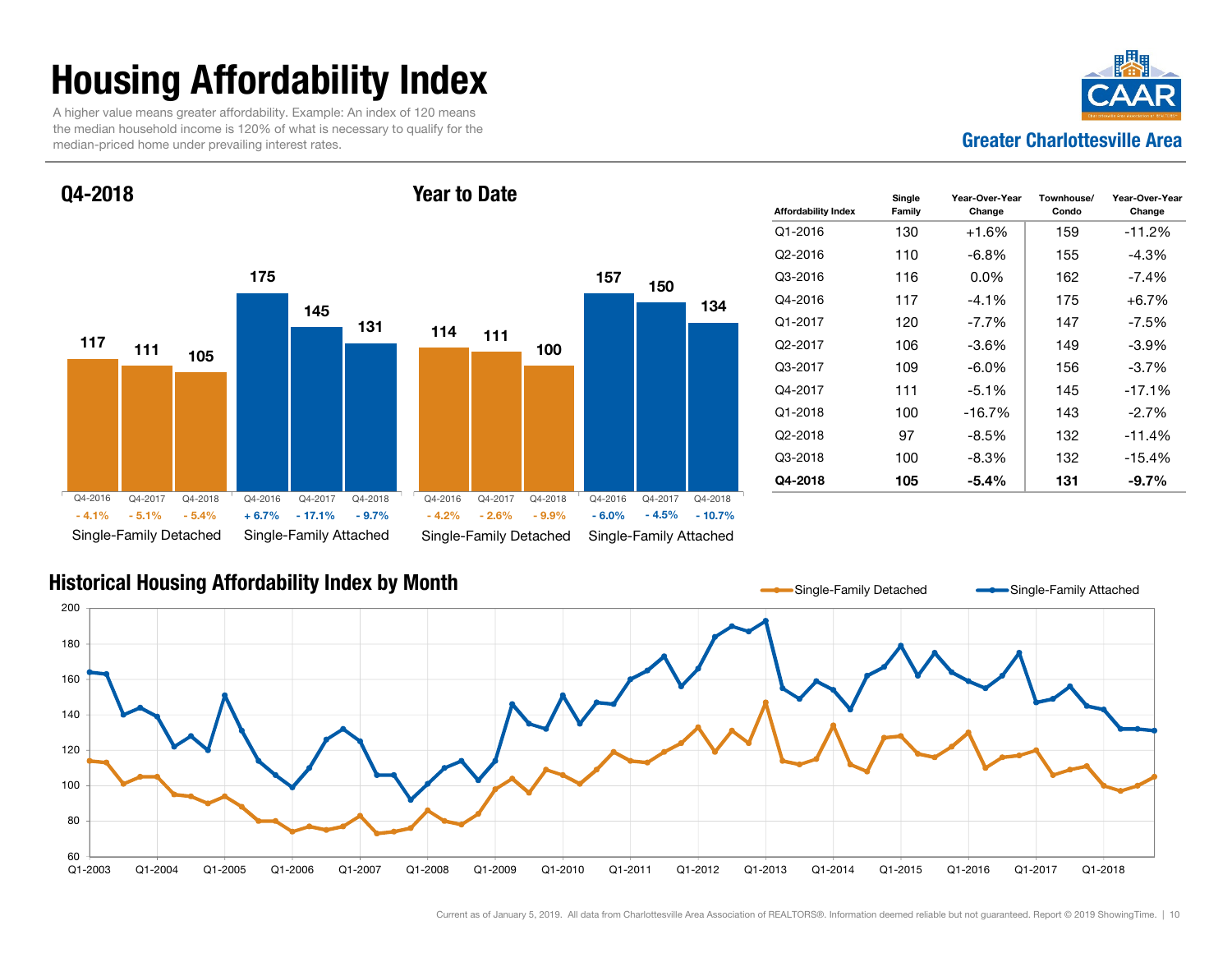### Inventory of Homes for Sale

The number of properties available for sale in active status at the end of a given quarter.





#### Historical Inventory of Homes for Sale by Month



Single-Family Detached Single-Family Attached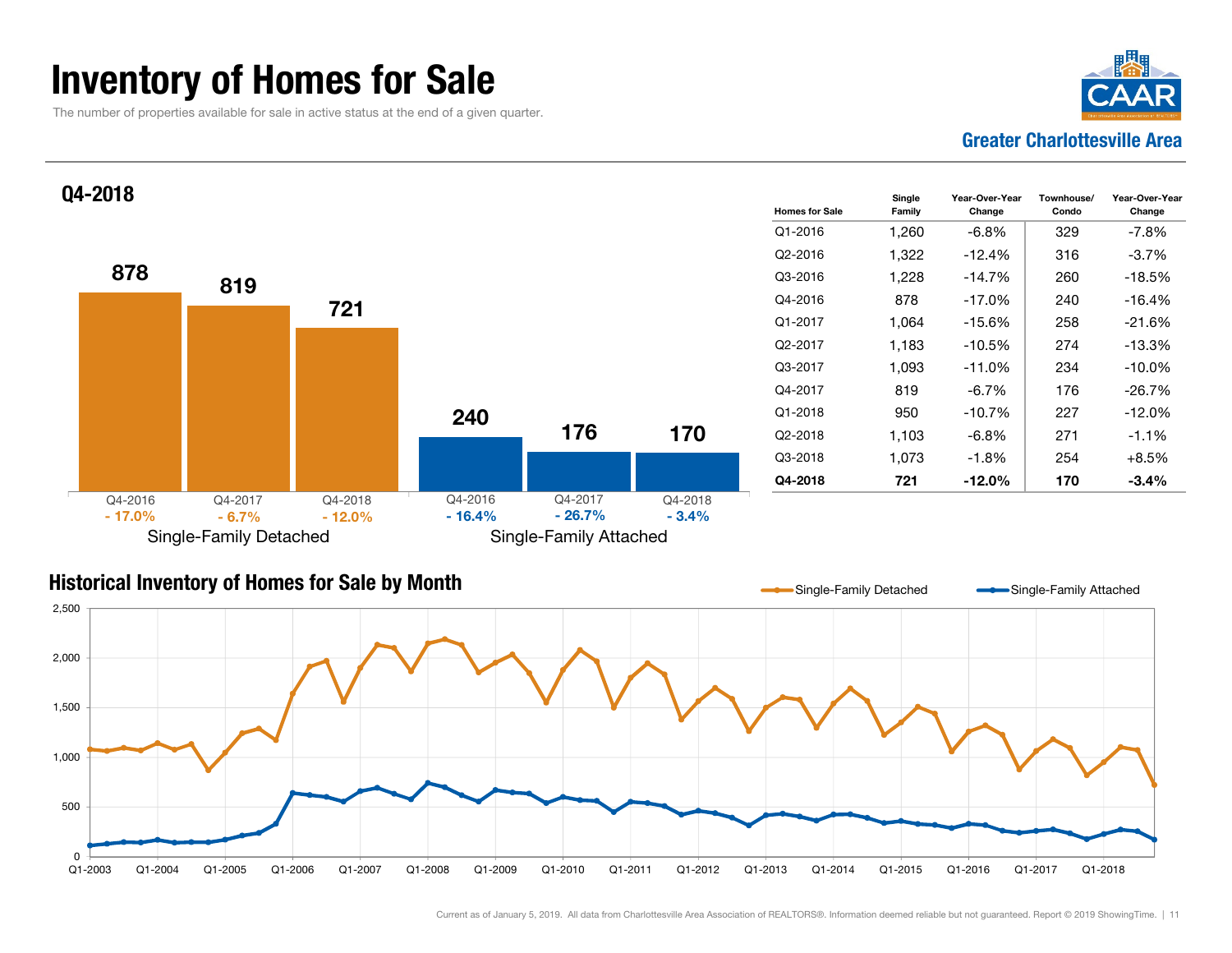### Months Supply of Inventory

The inventory of homes for sale at the end of a given month, divided by the average quarterly pending sales from the last 4 quarters.





### Historical Months Supply of Inventory by Month